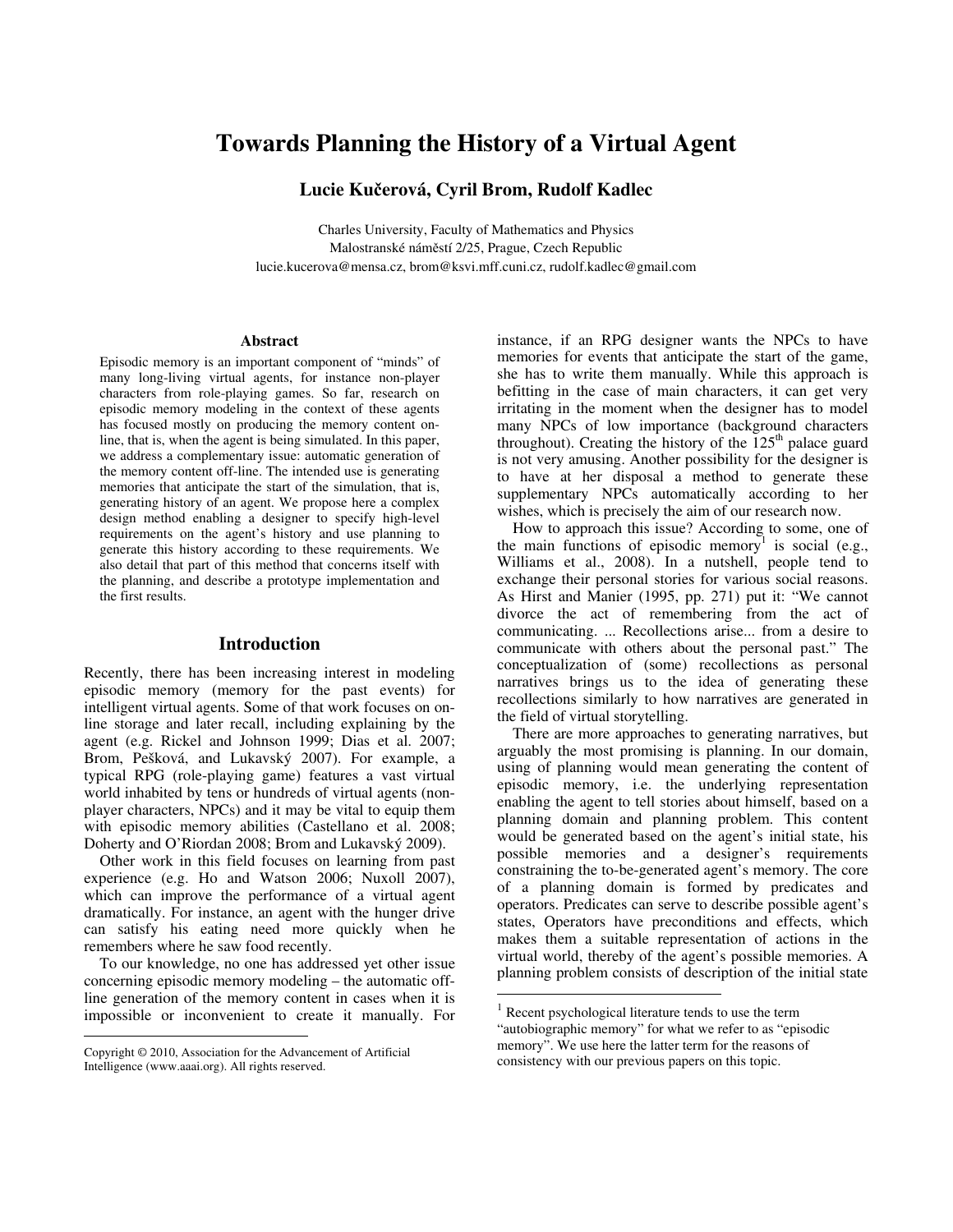

**Fig. 1.** Schema of content of episodic memory. A real schema would be more complex; this one is simplified for intelligibility.

and the goal state. These two can serve to represent the designer's constraints on the to-be-generated memory.

 The issue of memory contents generation is scalable in at least two ways, the length of content of episodic memory and the number of agents whose histories are being generated. For example, we can generate an agent's memories for the entire lifetime, but we can also omit childhood and/or old age as memories from these life periods and not necessary for many purposes. It is also different whether we generate memories of one agent, several agents that never interacted with each other during the time period in question, or hundreds of interconnected agents, i.e. agents who have relationships among them.<br>Generating such agents separately could cause such agents separately could cause inconsistencies in their memories.

 Each of these concepts brings different complexity. As this is, to our knowledge, the first work addressing this problem, we intentionally focus here on the less complex variants. We create memories of an agent or a few of interconnected agents spanning over several years of their adult life.

 A typical agent with the content of episodic memory generated by our method would be a background character, e.g. a soldier, an ordinary mage, a villager or a shopkeeper in a fantasy RPG. Such RPG is just one of the possible applications, however, we will center on the soldier example in this text, for explanatory purposes. This agent would be able to tell the player a brief summary of his life or respond him to basic questions about his life. For instance, the soldier would be able to say in which battles he took part, when and where he got married or when he was ascended to lieutenant, as illustrated in Fig. 1.

 However, we cannot expect a game designer to describe the planning domain and the planning problem directly. At the same time, we can expect that the designer may want to fine-tune the generated plan (history) manually. Thus, we foresee a necessity of a complex design method enabling the designer to work with a sort of user-friendly software tool encapsulating the very process of planning.

 The goal of this paper is a) to propose such design method, and present b) a proof-of-concept implementation of the planning part and c) results of a small-scale case study.

 The rest of this paper proceeds as follows: In the next section, we will introduce our problem in more detail. Then we will discuss the choice of a suitable planner. In the following part, we will present the results we have obtained so far. This will be followed by a discussion of the results and then by a short conclusion.

## **Problem Detailed**

We will describe the problem on two levels. First, we will present the general overview of the design method, and then we shall centralize on the parts concerning generation of appropriate planning domains/problems and planning itself.

#### **General overview**

The process of generating content of episodic memory of an agent from a high-level input using our method is captured schematically in Fig. 2.

 As the game designer will not want to describe the planning domain and the planning problem directly, we have to enable her to write down her intentions in a highlevel, user-friendly language, using appropriate authoring tool. For this reason, we introduce Step 1 in our method workflow. This high-level definitions and requirements then have to be converted by an input-processing tool to a valid planning domain and a corresponding planning problem, which occurs in Step 2. The planner afterwards generates the appropriate plan describing content of episodic memory of the agent (Step 3). Next, the plan has to be converted back to the form suitable for the designer. This is done by an output-processing tool (Step 4). The designer then may want to make some manual changes to the created content of episodic memory. So we have supplied the workflow with Step 5.

While not trivial, Steps 1, 2, 4 and 5 are arguably much simpler than Step 3 (from the technical standpoint). Therefore, we focus on this step, addressing the preceding steps only as much as necessary. We will present them more in detail now.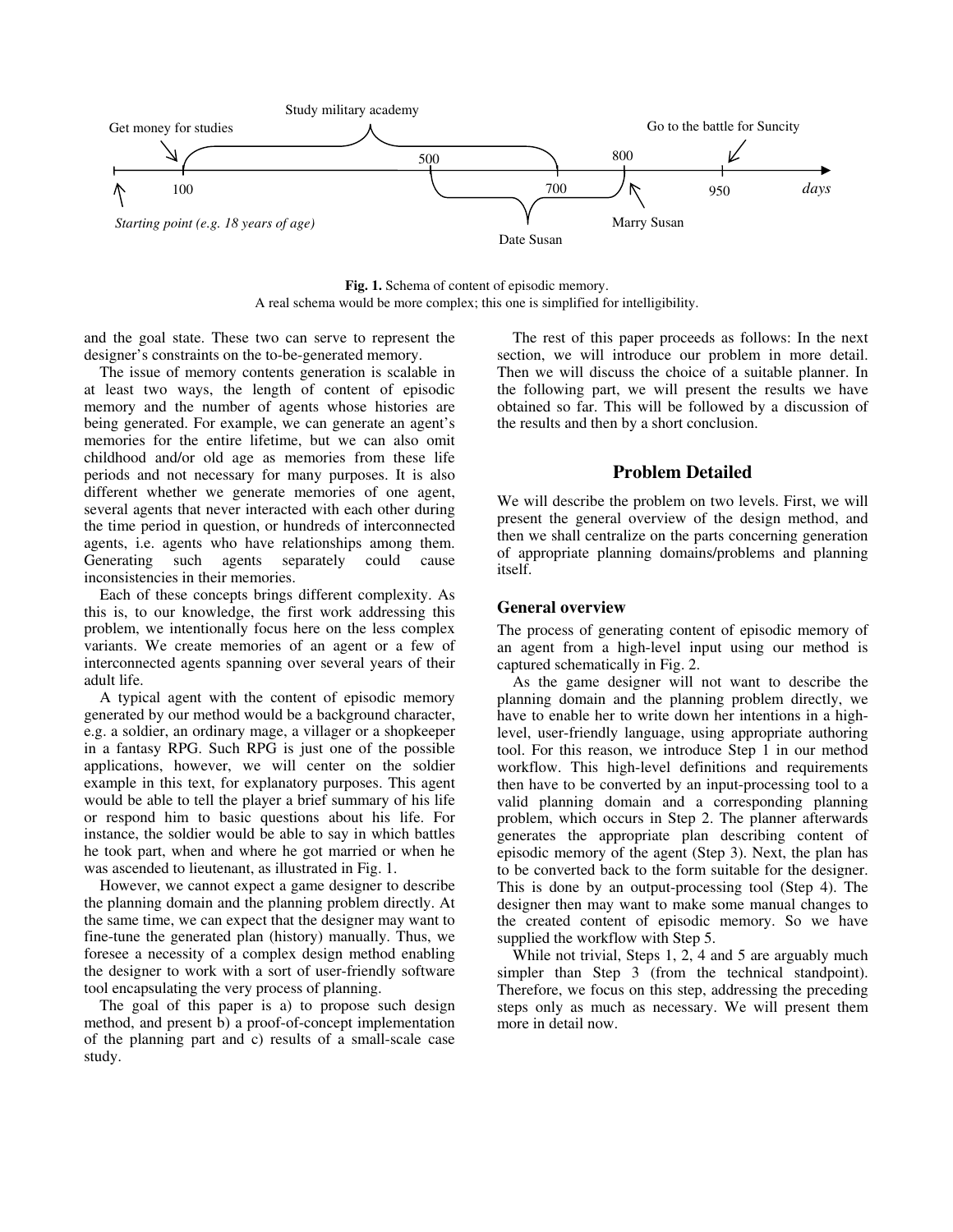

**Fig. 2.** Method Workflow

### **Input Design and Planning**

Generally, in Step 1, the designer must create high-level description of the virtual world, i.e. define its topology, objects and possible actions which can be executed by an agent. At the same time, she has to specify her requirements on a concrete agent or a group of agents. Then, in Step 2, this high-level input has to be transformed to a planning domain and a planning problem.

 We have not formalized the high-level language used by the authoring tool so far. Currently, we generate planning tasks manually, to verify feasibility of Step 3 and hence the method in general.

 Now, we will summarize the types of conceptual requirements which can be demanded by the designer to specify the properties of content of an agent's memory and the properties of the virtual world in general. We will use the soldier example.

**Requirements on the virtual world.** The first essential part of the description of the virtual world is its topology (cities, villages, important places…) and objects the world contains. The designer will need a way to specify all of this. The other part is the specification of actions that are possible in the world, together with their preconditions and effects. Moreover, some real-like actions are naturally durative and permit other actions to occur during them. For example, studying military academy takes some time and a future soldier can perfectly plausibly date a girl or win some money in roulette during his studies. So we have to permit durative actions in the world definition.

**Requirements on an agent.** Conceptual requirements on the generation of history of an agent can be categorized into these groups:

- 1. General requirements on the agent's achievements or states.
- 2. Requirements on a concrete action.
- 3. Requirements on an action in a concrete time.
- 4. Randomness for the possibility to generate more agents from just one setting.

 We will discuss these requirements in more detail now. **1. General requirements.** The designer may wish to specify a general requirement on the end state of the agent, without assigning a particular way to achieve it. For example, she may want the soldier to be rich, letting completely to randomness whether he has gained the money by fighting, winning in a lottery or inheriting it.

**2. Requirements on a concrete action.** In some cases, the designer may want to specify a more concrete requirement: not only the end state, but also the means to achieve it. For instance, she may want the soldier to earn money by playing roulette, because it is important for the story.

**3. Requirements on an action in a concrete time.** Sometimes, it is important that an action occur in a concrete time. For example, the designer may want the soldier to take part in a particular battle. Since this can happen only in the moment when the battle takes place, there has to be a mechanism to accomplish this.

**4. Randomness.** The designer may need the agent to achieve a concrete end state (in a random way) or to perform a particular action. But she also may want to use randomness to generate other memories of the agent. In addition, for the purpose of saving her time, she may need to generate histories of several similar, but not identical, agents from the same high-level specification. Thus we need to introduce randomness in these two ways:

- **Probability of the actions.** For example, it is a lot more probable to earn money for living by working than by finding them in a secret cave. So the designer can assign probability to each of these actions.
- **Insignificant actions to "animate" a virtual agent.** The designer can mark some of the actions as "noise actions", which can be inserted to the history randomly (providing their preconditions are fulfilled). These could be actions like "go for a trip to the capital", "see a falling star" etc. They are absolutely not important for an agent's history, but can make him seem more vivid during the communication with a player.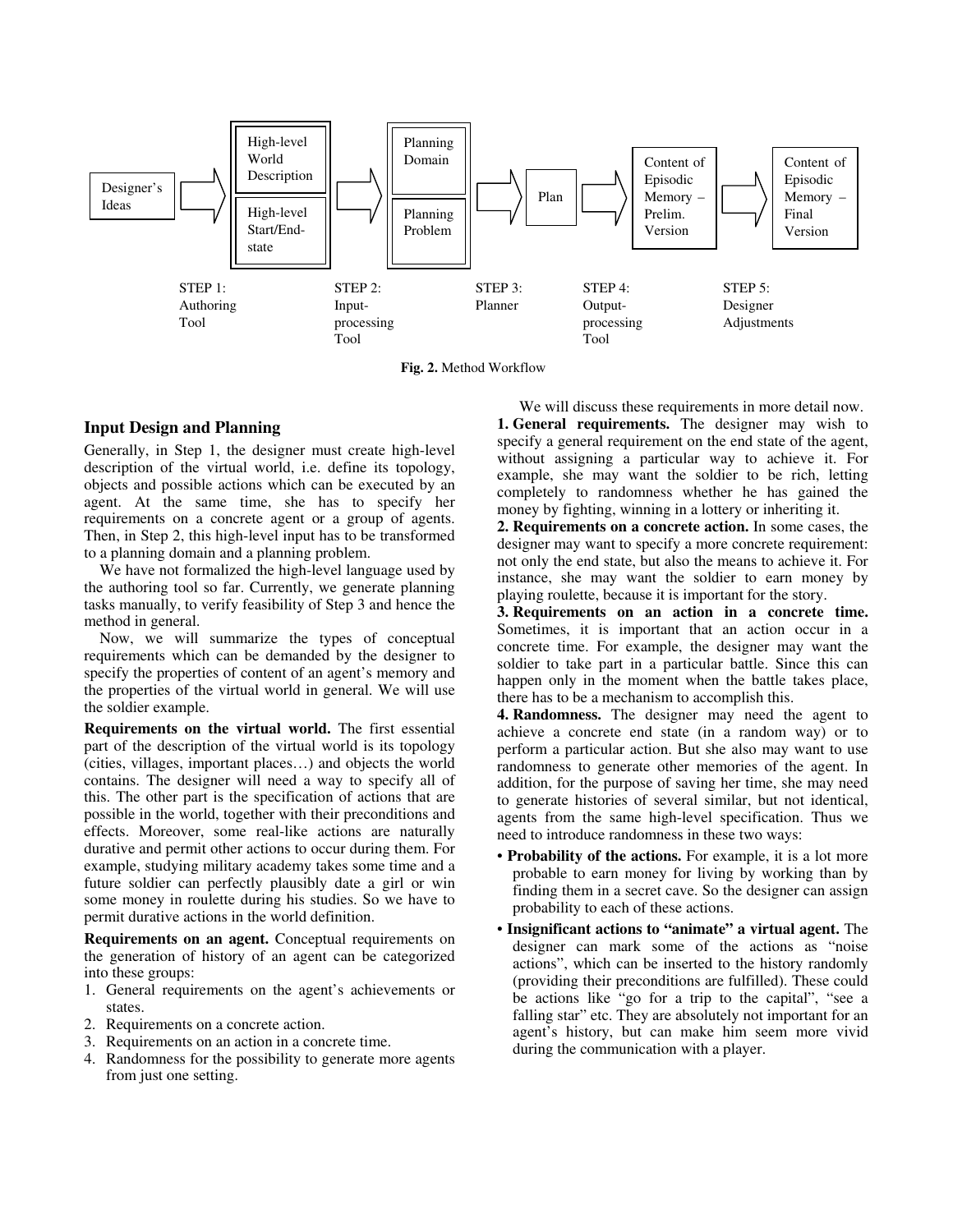The planning mechanism should cope with all of these requirements. Indeed, we have been addressing all of them, however, the work is still in progress and we are having several open issues, most notably with Req. 3, as detailed later.

 The key decision is the appearance of the interface between Step 2 and Step 3. As PDDL (McDermott et al. 1998) seems to be actually the most used language for specifying planning problems, we decided to describe our domain and problems in this formalism.

## **Selecting a Planner**

Many requisitions on the used planner rise from the requirements described above. We will list them now in the form of PDDL requirements, divided in two groups – essential requirements, which are indispensable for our purposes, and technical requirements, which would be useful, but are not absolutely necessary.

#### **Essential requirements:**

- **:durative-actions** This requisition stems directly from the requirements on the virtual word.
- **:fluents** It is necessary to include several numeric variables, e.g. amount of money or a randomly generated number to introduce uncertainty in the generated problem/plan (see Req. 4).
- **:equality** First, this is needed for randomness (Req. 4). Second, a designer may want an action to include preconditions comparing numeric variables with a predefined value. For example, she may want to specify that a soldier can be ascended to lieutenant only after taking part in a concrete number of battles.
- **:timed-initial-literals** Timed initial literals are needed for Req. 3 from the previous section.

#### **Technical requirements:**

- **:typing** It is a lot more transparent to describe some preconditions of an action by specifying the type of parameters (e.g. action *get\_married(v1, v2)* does not make sense with locations as its parameters). However, if typing is not available, this can also be solved by inserting predicates of type *is\_person(v)*, although it makes the domain less human-readable.
- **:disjunctive-preconditions** Many real-like actions may require disjunctive preconditions, nevertheless, these could be also formally written like several different actions.
- **:negative-preconditions** There are many possible reallike actions which need their preconditions to include negation of a predicate. However, this can be bypassed by inserting other predicates (for example adding predicate *not\_married ?person* to supplement a predicate *married ?person*).

 From the listed requirements it is obvious that we need a planner supporting all levels of PDDL3 (Gerevini and Long 2005). In this, we depart from the work in virtual storytelling (e.g. Riedl and Young 2006, Porteous and Cavazza 2009), which usually do not demand so much equipped planner (although it tends to have other requirements).

 Implementing a satisfactory planner would be quite demanding, so we decided to use an already existing planner, at least for present purposes. Sadly, we have not found many planners fulfilling all these requisites. At this moment, we are using SGPlan6 (Hsu and Wah 2008), since in addition to meet all our requirements, its authors are still working on it. Thus they are able to address some technical problems we have with the planner (regarding timed initial literals), which are probably caused by the fact that our domain is not a typical planning contest domain.

#### **Results**

Our present purpose was to demonstrate that our approach, the complex design method encapsulating planning, can work. This means developing a proof-of-concept implementation and obtaining results of a small-scale case study.

 In this moment, we have at our disposal a planning domain created manually, bypassing the authoring and input-processing tools from Fig. 2. The domain contains definitions of about 50 operators and 100 predicates. For practical use and more thorough investigation, the domain has to be extended and we also should design another domain for tests. Nevertheless, we are already able to generate different plans over this domain for problems which differ only in randomness (Req. 4 from the section "Problem Detailed").

 Our testing domain serves for generation of a prototypical soldier in a fantasy RPG. A brief extract from the domain is depicted in Fig. 3. We will now comment the marked fragments from the point of view of the designer's requirements.

**Requirements on the virtual world.** The actions possible in the world are translated to PDDL's durative actions. The rest of the world description is converted to constants (1).

**Requirements on an agent.** We will discuss the translation of these requirements to the domain one by one. **1. General requirements.** Each requirement is converted to a predicate or a function (4, 3). This predicate (or change of the function) then becomes an effect of one or multiple actions (11, 8).

**2. Requirements on a concrete action.** These requirements are converted to two predicates (5). The first of them is an effect of exactly one action (9); the second is a sufficient precondition of this action (7), to overpower the action's probability, as explained later.

**3. Requirements on an action in a concrete time.** In addition to the predicates from Req. 2, this requirement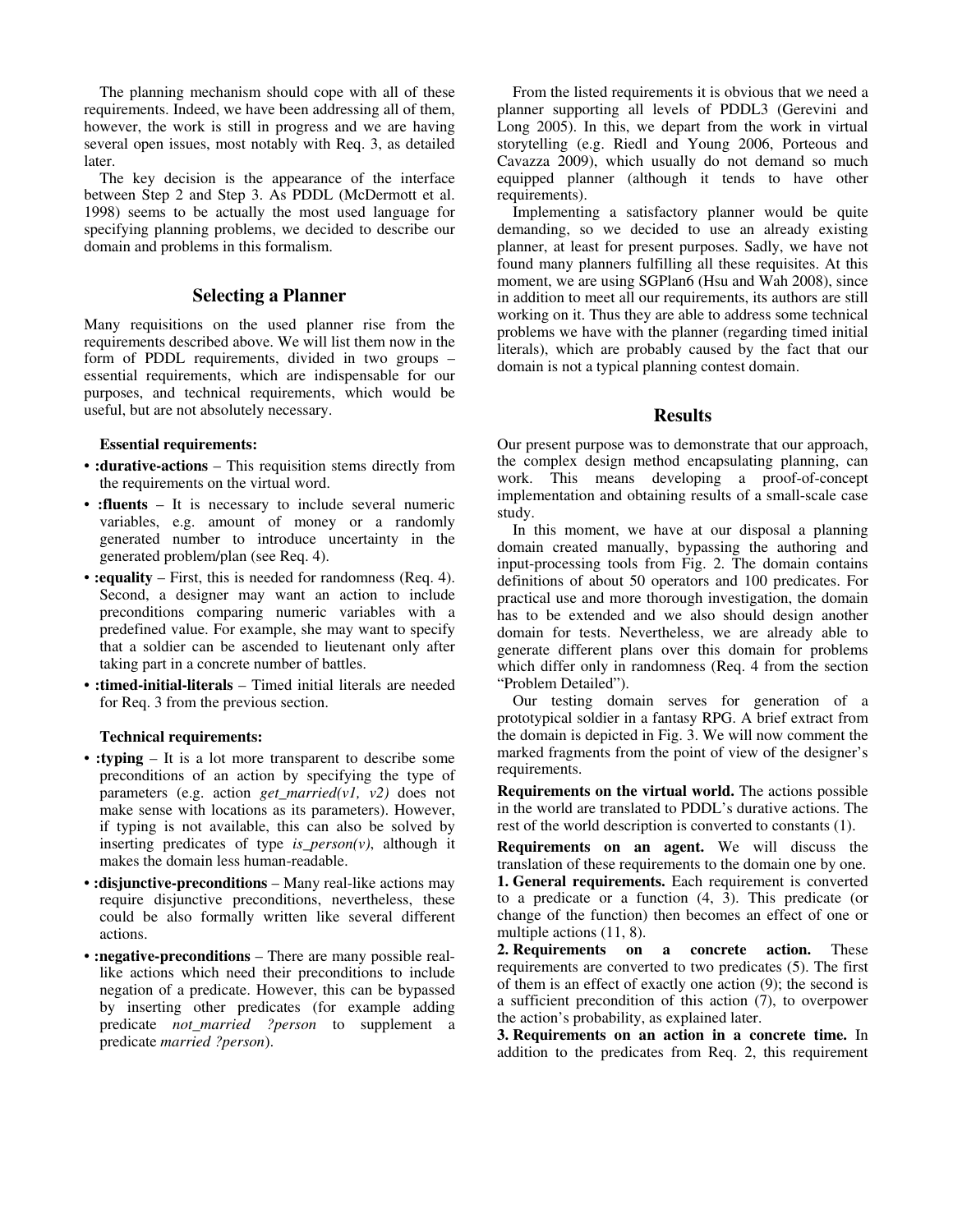

**Fig. 3.** An extract from the planning domain. Description in the text.

introduces other predicate (6), which is also a necessary precondition of the action in question (10).

**4. Probability of the actions.** For this purpose, a function representing a random number is inserted (2). It is intended that its value is generated randomly for a particular agent by an input-processing tool to the planning problem definition, as showed later. This random number is used to set the probability of particular actions (7). Presently, we set the number manually.

 We will demonstrate our results now on the task of generation of history of two soldiers, which are very similar and are not interconnected. So we will generate their memory contents from one domain and one initial state and goal (with very subtle changes). At the beginning, these future soldiers are about 16 years old (we do not generate memories for childhood) and they have not studied military yet.

 The high-level input from the designer that is to be converted to the PDDL could look approximately like this:

#### **Initial state:**

Name: John (James for the second soldier) Sex: male Initial locality: Village (City10 for the second soldier) Money: 10 No battles so far. Other people, who could take part in his history, however will not get in contact with the player: Stacy,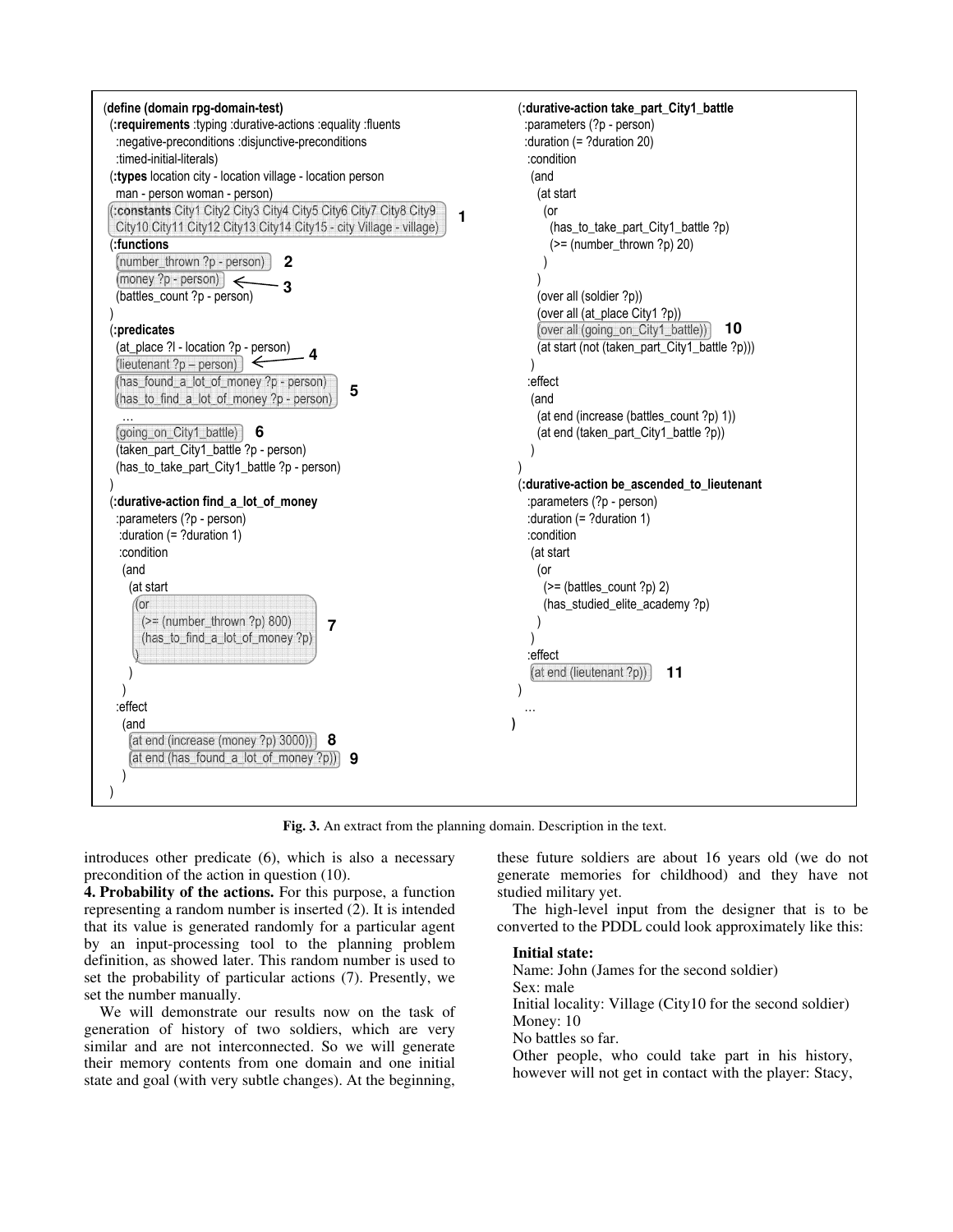female, Village (Kate, female, City5 for the second soldier).

*When the important battles take place (omitted for brevity).*

**Requirements** (at the end of the generated period)**:**  Married. (Req. 1) Will find a lot of money. (Req. 2)

Will take part in the battle for City1. (Req. 3)

```
Lieutenant of the army. (Req. 1)
```
Generate other one or two "noise goals". (Req. 4)

 The designer is expected to formalize this input using an authoring tool. The two example planning problems which could be generated from the high-level language by an input-processing tool in Step 2 (and which were translated by us manually) are depicted in Fig. 4 and 5, with marked differences between them. Generally, the initial state was translated to the initial state of the planning problem. Most requirements were converted to the goals of the planning problem. Some of them (Req. 2, 3) must also insert some predicates into the initial state. There has been also set the value of the numeric fluent *number\_thrown* – to a random number. This is necessary for the first part of Req. 4. Furthermore, there have been added effects of several randomly chosen "noise actions" to the set of goals,

| (define (problem rpg-problem-test1)<br>(:domain rpg-domain-test) |
|------------------------------------------------------------------|
| (:objects John - man Stacy - woman)                              |
| (:init                                                           |
| $(=$ (number thrown John) 10)                                    |
| (= (money John) 10)                                              |
| (= (battles_count John) 0)                                       |
| (has_to_find_a_lot_of_money John)                                |
| (has_to_take_part_City1_battle John)                             |
| (at_place Village Stacy)                                         |
| (at_place Village John)                                          |
| (at 1280 (going_on_City1_battle))                                |
| (at 1300 (not (going_on_City1_battle)))                          |
| (at 1350 (going_on_City2_battle))                                |
| (at 1400 (not (going_on_City2_battle)))                          |
| (at 1480 (going_on_City3_battle))                                |
| (at 1520 (not (going_on_City3_battle)))                          |
| (:goal                                                           |
| (and                                                             |
| (married John)                                                   |
| (>= (money John) 3000)                                           |
| (has_found_a_lot_of_money John)                                  |
| (taken_part_City1_battle John)                                   |
| (lieutenant John)                                                |
| (can_ride_a_horse John)                                          |
| (can_hunt John)                                                  |
|                                                                  |
|                                                                  |
|                                                                  |

**Fig. 4.** The first generated problem.

| (define (problem rpg-problem-test2)     |
|-----------------------------------------|
| (:domain rpg-domain-test)               |
| (:objects James - man Kate - woman)     |
| (:init                                  |
| (= (number_thrown James) 20)            |
| (= (money James) 10)                    |
| (= (battles_count James) 0)             |
| (has_to_find_a_lot_of_money James)      |
| (has to take part City1 battle James)   |
| (at place City10 Kate)                  |
| (at place City5 James)                  |
| (at 1280 (going_on_City1_battle))       |
| (at 1300 (not (going_on_City1_battle))) |
| (at 1350 (going_on_City2_battle))       |
| (at 1400 (not (going_on_City2_battle))) |
| (at 1480 (going_on_City3_battle))       |
| (at 1520 (not (going on City3 battle))) |
|                                         |
| (:goal                                  |
| (and                                    |
| (married James)                         |
| (>= (money James) 3000)                 |
| (has_found_a_lot_of_money James)        |
| (taken_part_City1_battle James)         |
| (lieutenant James)                      |
| (has_found_a_quaterfoil James)          |
|                                         |
|                                         |
|                                         |

**Fig. 5.** The second generated problem.

forcing the planner to include these actions in the resulting plan. This makes the output plans more variable, which is the second part of Req. 4.

 The generated problems can be supplied directly to the planner, together with the planning domain. This is exactly what we did, using SGPlan6. The resulting plans (i.e. the output of Step 3), presenting the tentative memory content subject to further changes in Step 5, are captured in Fig. 6, 7. On these figures, each line starts with the time when an

| 0.001: (FIND_A_LOT_OF_MONEY JOHN) [1.0000]<br>0.003: (STUDY_BASIC_MILITARY JOHN) [600.0000]<br>0.005: (LEARN_TO_RIDE_A_HORSE JOHN) [60.0000]<br>0.007: (MEET STACY JOHN VILLAGE) [1.0000]<br>0.009: (LEARN_TO_HUNT JOHN VILLAGE) [60.0000]<br>1.011: (DATE JOHN STACY VILLAGE) [200.0000]<br>201.013: (GET_MARRIED JOHN STACY VILLAGE) [1.0000]<br>202.015: (MOVE VILLAGE CITY5 JOHN) [3.0000]<br>600.017: (STUDY_ELITE_MILITARY_ACADEMY_IN_CITY5<br>JOHN) [600.0000]<br>1200.019: (BE_ASCENDED_TO_LIEUTENANT JOHN) [1.0000]<br>1200.021: (MOVE CITY5 CITY1 JOHN) [3.0000] |
|----------------------------------------------------------------------------------------------------------------------------------------------------------------------------------------------------------------------------------------------------------------------------------------------------------------------------------------------------------------------------------------------------------------------------------------------------------------------------------------------------------------------------------------------------------------------------|
|                                                                                                                                                                                                                                                                                                                                                                                                                                                                                                                                                                            |
|                                                                                                                                                                                                                                                                                                                                                                                                                                                                                                                                                                            |
| 1280.023: (TAKE_PART_CITY1_BATTLE JOHN) [20.0000]                                                                                                                                                                                                                                                                                                                                                                                                                                                                                                                          |
|                                                                                                                                                                                                                                                                                                                                                                                                                                                                                                                                                                            |

**Fig. 6.** The first generated plan.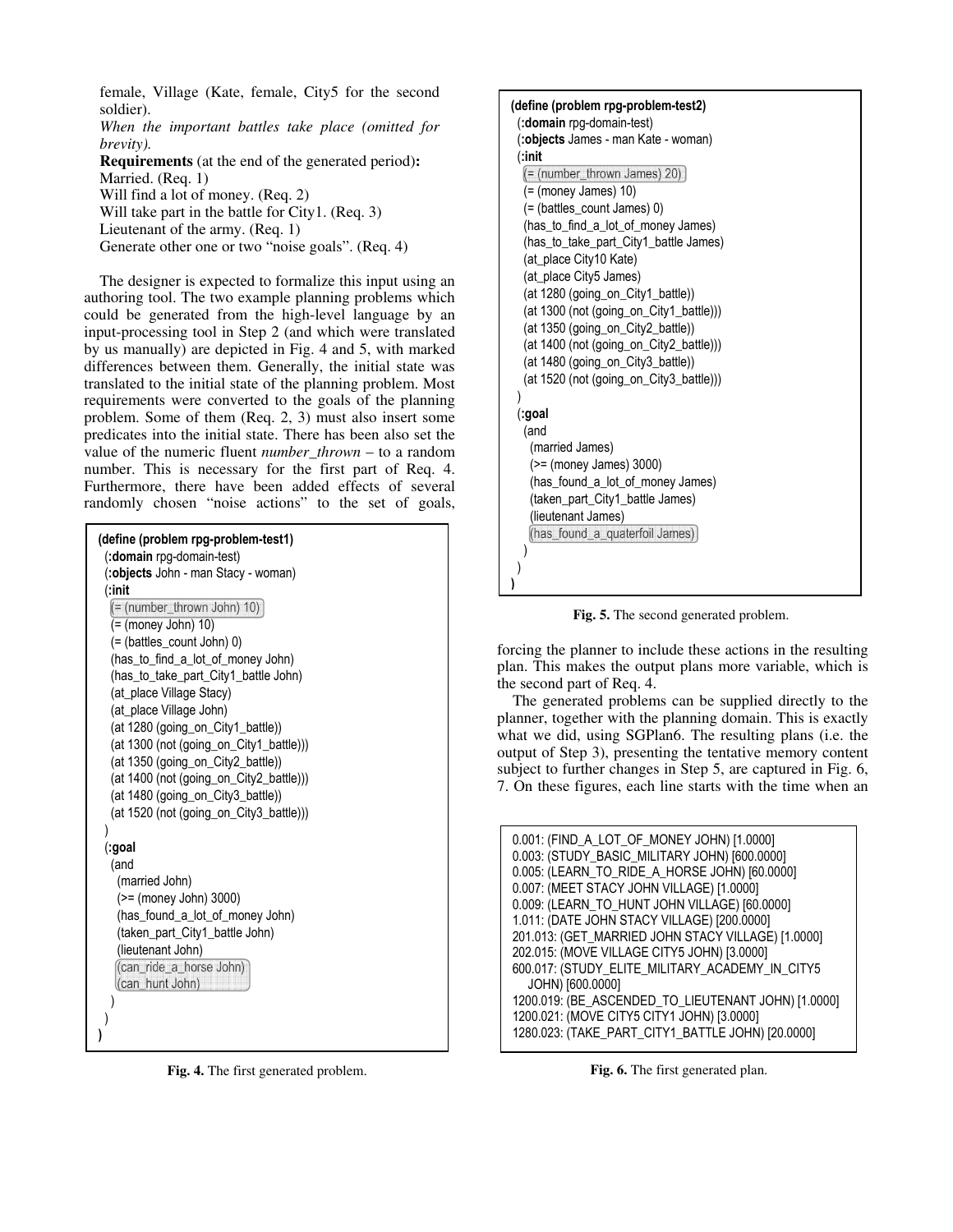| 0.001: (FIND_A_LOT_OF_MONEY JAMES) [1.0000]<br>0.003: (FIND_A_QUATERFOIL JAMES) [0.0000] |
|------------------------------------------------------------------------------------------|
| 0.005: (STUDY_BASIC_MILITARY JAMES) [600.0000]                                           |
| 600.007: (STUDY_MILITARY_ACADEMY_IN_CITY10 JAMES)                                        |
| [600.0000]                                                                               |
| 1200.009: (MOVE CITY10 CITY1 JAMES) [3.0000]                                             |
| 1280.011: (TAKE_PART_CITY1_BATTLE JAMES) [20.0000]                                       |
| 1300.013: (MOVE CITY1 CITY2 JAMES) [3.0000]                                              |
| 1350.015: (TAKE_PART_CITY2_BATTLE JAMES) [50.0000]                                       |
| 1400.017: (BE_ASCENDED_TO_LIEUTENANT JAMES) [1.0000]                                     |
| 1400.019: (MOVE CITY2 CITY5 JAMES) [3.0000]                                              |
| 1403.021: (MEET KATE JAMES CITY5) [1.0000]                                               |
| 1404.023: (DATE JAMES KATE CITY5) [200.0000]                                             |
| 1604.025: (GET_MARRIED JAMES KATE CITY5) [1.0000]                                        |

**Fig. 7.** The second generated plan.

action started (days after beginning), followed by the action in question and then by its duration.

 The generated plans respect all the requirements asked by the designer and also satisfy all logical preconditions of the actions. As we did not include many timed initial literals (Req. 4), the computation was quick; it took less than a second.

 In our experiments, we have trialed with several variants of the soldier domain, and generated more memory contents similar to those from Fig. 6 and 7. Importantly, we have also tried generating memories of a few interconnected agents, in particular two couples connected by an extramarital affair. In the case of so small amount of agents, the computation was also fast, about one second.

## **Discussion**

We have proposed a design method for off-line generation of content of episodic memory of virtual agents using planning. We have developed a proof-of-concept implementation of its central, planning part and managed to generate memories of a single virtual agent using this method. We have also showed that the method can be used to generate memories of several similar agents from the same designer's input, introducing randomness. The method is suitable for generating history of a few interconnected agents as well. However, we are dealing with several issues, which will be discussed now.

## **Conceptual Issues**

**1. Scalability.** The generation of the plans described in the previous section using SGPlan6 takes about a second. However, for practical use the domain will have to be extended. We do not see it to be a problem for a designer to enlarge the domain; however, the speed of generation may increase too much and become unacceptable. As we want to generate the memories off-line, minutes or even hours of generation are tolerable, but months or years not, obviously. On one hand, in comparison with IPC domains and problems, our domain contains more operators and

predicates and also requires more PDDL features than the majority of IPC domains. On the other hand, our problems are not so complicated. Usually, just a few actions are needed to achieve a particular goal and searched plans are shorter than plans in a typical IPC task. This brings the possibility that after enlarging the domain, the speed of computation will be still reasonable. In our opinion, the more serious problem is inter-agent consistence, which will be discussed now.

**2. Inter-agent consistence.** We are able to generate history of a single agent, as well as histories of a few interconnected agents. However, generating contents of episodic memory of tens or hundreds agents with relationships among them would lead to a very complex planning problem and we will surely encounter performance issues. The remedy to this problem may be to generate memory contents for just small groups of agents using the proposed method and develop a mechanism for correcting inconsistencies between them. This could be achieved by incorporating methods used for solving constraint satisfaction problems. Treating this problem will be one of the next steps in our work.

**3. Detailed actions.** The content of episodic memory generated by the method contains just brief information about the actions which happened – the name of the action, when it took place and which people, locations etc. were involved. For example, John from the previous section knows that he married Stacy in his village on the  $201<sup>st</sup>$  day of the simulation, but nothing more. The designer may want to equip her NPCs with more details about the actions, e.g. a detailed description of the mentioned wedding ceremony. In this case, she has to use some suitable mechanisms to accomplish this in the Step 5 of the workflow. One possible approach is to generate details of memories using the hierarchical approach described in (Brom, Pešková, and Lukavský 2007).

**4. Categories of actions.** It would be convenient to provide the designer with support for easy management of possible actions of agents. For instance, it should be possible to organize the high-level action definitions in packages (e.g. "relationships", "studies", "soldier", "mage").

**5. High-level language.** At the moment, we are focusing on the planning part of our proposed method, as it is arguably the most important one. So we have not formalized so far the high-level language used by a designer to describe the world and requirements on an agent. This issue also has to be addressed to enable implementation of the method as a whole.

**6. Virtual world description.** The virtual world used actually for our tests is just a list of places. Later, it could be useful to create a topology of the world. This should be possible conceptually, however, we have not tackled it yet.

## **Technical Issues**

**1. Few planners.** In this moment, there are not many planners supporting all the features of PDDL we need.